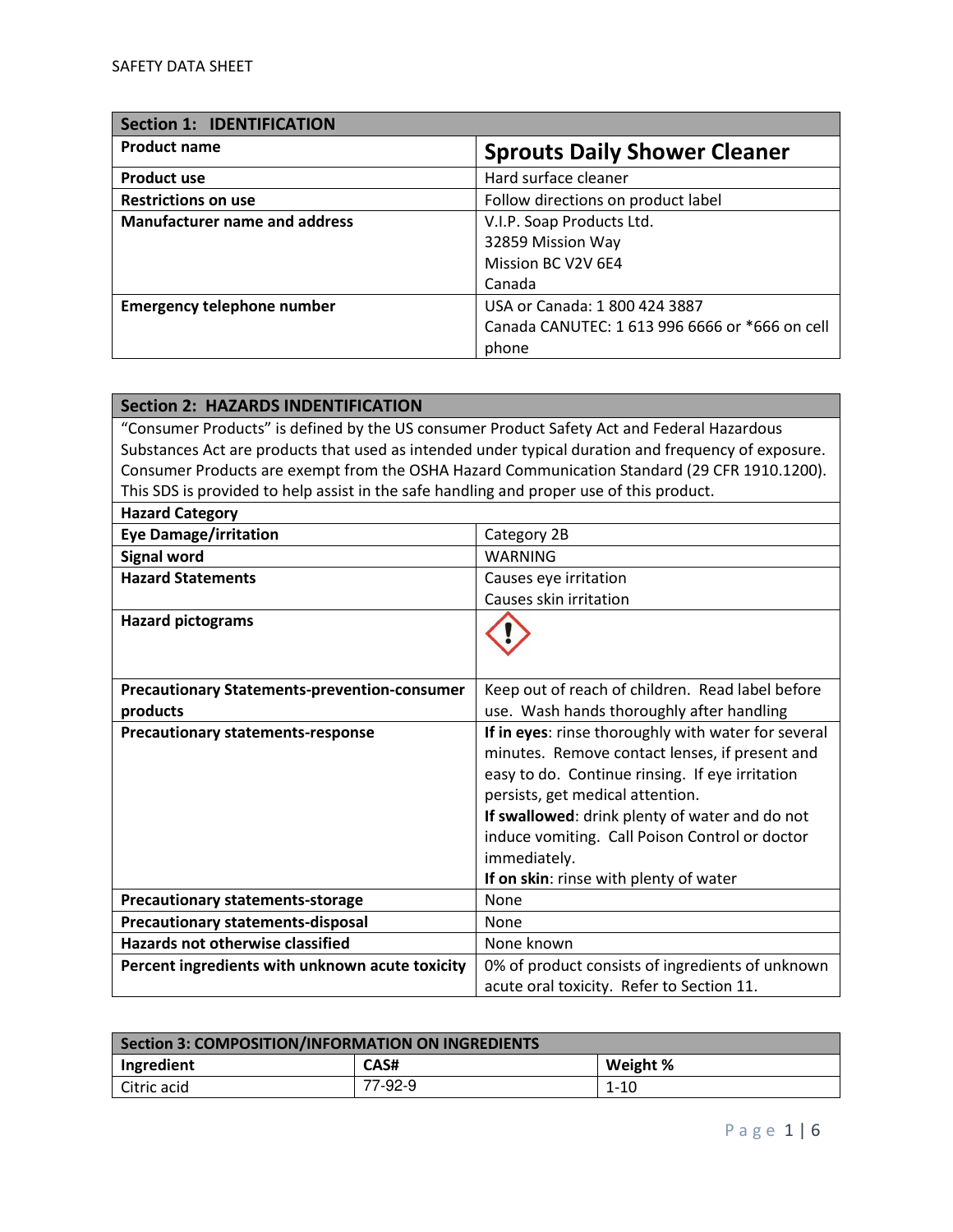| <b>CALL</b><br>alcohol<br>いわへん<br>ixvialeu<br>. | $\overline{\phantom{a}}$<br>-50-5<br>∴9∙.<br>~<br>υc | -- |
|-------------------------------------------------|------------------------------------------------------|----|

| <b>Section 4: FIRST AID MEASURES</b>       |                                                      |
|--------------------------------------------|------------------------------------------------------|
| Eye contact                                | Flush eyes with cool water immediately. Get          |
|                                            | medical attention if irritation develops or persists |
| <b>Skin contact</b>                        | Rinse thoroughly with plenty of water.               |
| Ingestion                                  | Drink 1 or 2 glass of water immediately. Do not      |
|                                            | induce vomiting. Get medical attention               |
|                                            | immediately if symptoms occur                        |
| <b>Inhalation</b>                          | Move to fresh air. If breathing is affected contact  |
|                                            | a physician                                          |
| Most important symptoms/effects, acute and | None under normal use conditions                     |
| delayed                                    |                                                      |
| <b>Note to Physician</b>                   | Treat symptomatically                                |

| <b>Section 5: FIRE FIGHTING MEASURES</b>       |                                                  |  |
|------------------------------------------------|--------------------------------------------------|--|
| Suitable extinguishing media                   | Water, dry chemical, carbon dioxide, alcohol-    |  |
|                                                | resistant foam                                   |  |
| Unsuitable extinguishing media                 | Not available                                    |  |
| Specific hazard arising from the chemical      | Product is not flammable, not explosive          |  |
| mixture                                        |                                                  |  |
| <b>Hazardous Combustion Products</b>           | Not available                                    |  |
| <b>Protective Equipment and precaution for</b> | Wear full protective clothing and self-contained |  |
| <b>Firefighters</b>                            | breathing apparatus pressure demand,             |  |
|                                                | MSHA/NIOSH approved and full protective gear     |  |

| <b>Section 6: ACCIDENTAL RELEASE MEASURES</b> |                                                  |
|-----------------------------------------------|--------------------------------------------------|
| <b>Personal precautions</b>                   | Wear appropriate personal protective equipment   |
| Advice for emergency responders               | Use personal protective equipment as required    |
| <b>Environmental precautions</b>              | Avoid entry into lakes, streams, ponds or public |
|                                               | waterways                                        |
| <b>Methods for containment</b>                | Material may be slippery if spilled and wet.     |
|                                               | Prevent spill from entering a waterway. Prevent  |
|                                               | further leakage or spillage if safe to do so.    |
| <b>Method for cleaning up</b>                 | Sweep up and shovel into suitable containers for |
|                                               | disposal. Dispose of in accordance with local    |
|                                               | regulations.                                     |

| Section 7: HANDLING AND STORAGE |                                                  |
|---------------------------------|--------------------------------------------------|
| Safe handling                   | Wear personal protective equipment as required.  |
|                                 | Use as directed on product label. Keep container |
|                                 | closed when not in use. Do not return spills to  |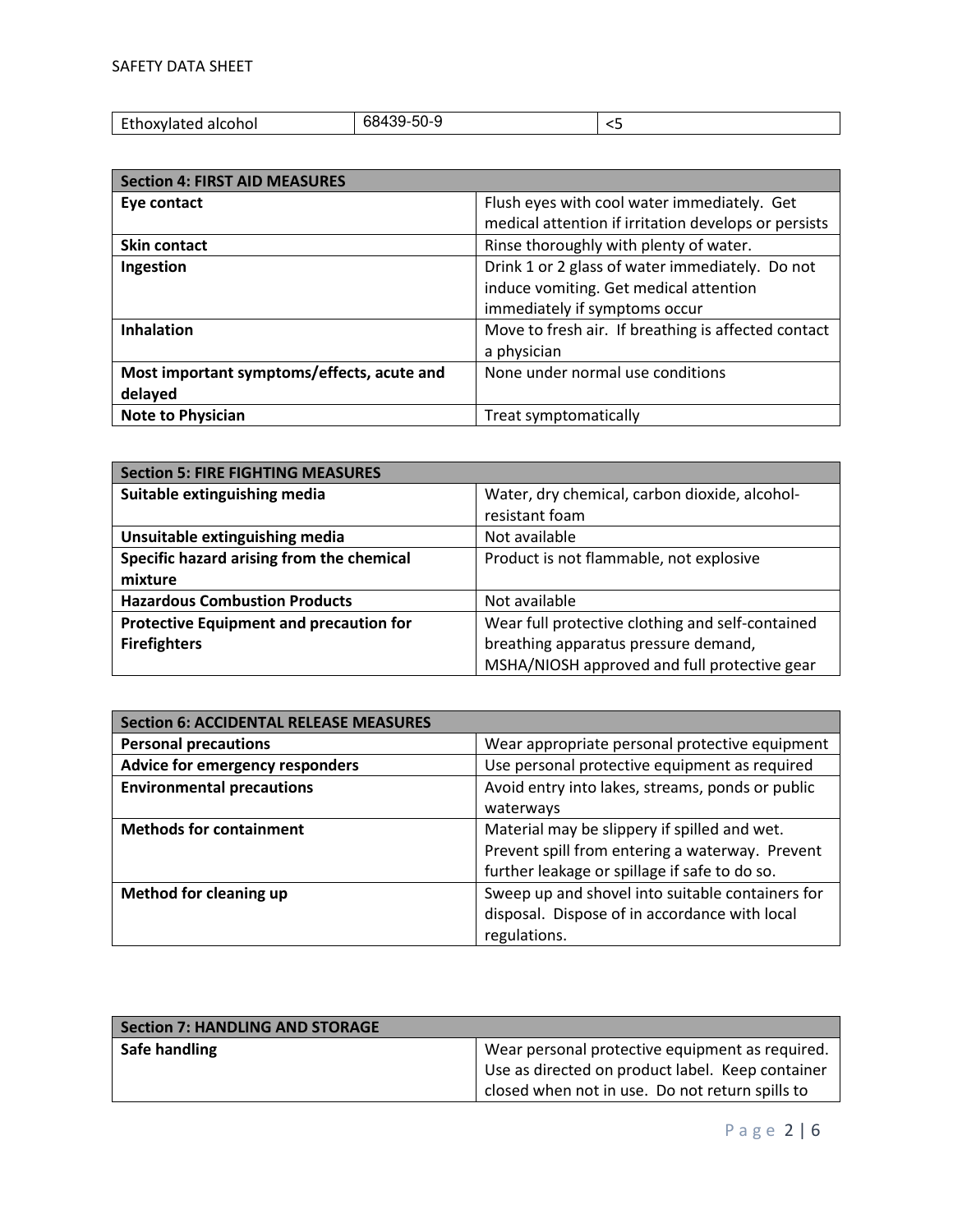|                       | original container for reuse. Do not reuse<br>container to store beverage. Wash thoroughly<br>after handling.                                                                                                                        |
|-----------------------|--------------------------------------------------------------------------------------------------------------------------------------------------------------------------------------------------------------------------------------|
| Safe storage          | Keep out of reach of children and pets. Store in<br>original container in a dry, cool and well-<br>ventilated area away from direct sunlight and<br>incompatible materials, food and drink. Keep<br>container closed when not in use |
| Incompatible products | None known                                                                                                                                                                                                                           |

| <b>Section 8: EXPOSURE CONTROL/PERSONAL PROTECTION</b> |                                                    |
|--------------------------------------------------------|----------------------------------------------------|
| <b>Exposure limits</b>                                 | None known                                         |
| <b>Engineering measures</b>                            | N/A                                                |
| <b>Personal Protective Equipment</b>                   |                                                    |
| <b>Respiratory protection</b>                          | None required under normal conditions and as       |
|                                                        | long as product is used as directed. In case of    |
|                                                        | insufficient ventilation wear suitable respiratory |
|                                                        | equipment.                                         |
| Eye protection                                         | No special protective equipment required for       |
|                                                        | household setting. Use appropriate eye             |
|                                                        | protection as needed in case of splash hazard      |
| <b>Skin protection</b>                                 | None known                                         |
| <b>Hygiene Measures</b>                                | Handle with good industrial hygiene and safety     |
|                                                        | practice                                           |

| <b>Section 9: PHYSICAL AND CHEMICAL PROPERTIES</b> |                                                  |
|----------------------------------------------------|--------------------------------------------------|
| Physical state at 20°C                             | Liquid                                           |
| Appearance                                         | Clear colorless/light yellow liquid              |
| Odor                                               | Characteristic odor of plant derived ingredients |
| <b>Odor threshold</b>                              | Not available                                    |
| рH                                                 | 2-5 direct                                       |
| <b>Melting point</b>                               | Not available                                    |
| <b>Freezing point</b>                              | Not available                                    |
| Initial boiling point and boiling range            | Not available                                    |
| <b>Flash point</b>                                 | Not available. Aqueous solution                  |
| <b>Evaporation rate</b>                            | Not available                                    |
| <b>Flammability (solid, gas)</b>                   | Not flammable                                    |
| <b>Flammability limits in air</b>                  | Not available                                    |
| <b>Upper flammability limit</b>                    | Not applicable                                   |
| Lower flammability limit                           | Not applicable                                   |
| Vapor pressure (mmHg)                              | Not available                                    |
| Vapor density (air=1)                              | Not available                                    |
| Specific gravity (water=1)/Bulk density            | 1.0-1.02 $g/mL$                                  |
| <b>Relative density</b>                            | Not available                                    |
| Solubility in water                                | Soluble                                          |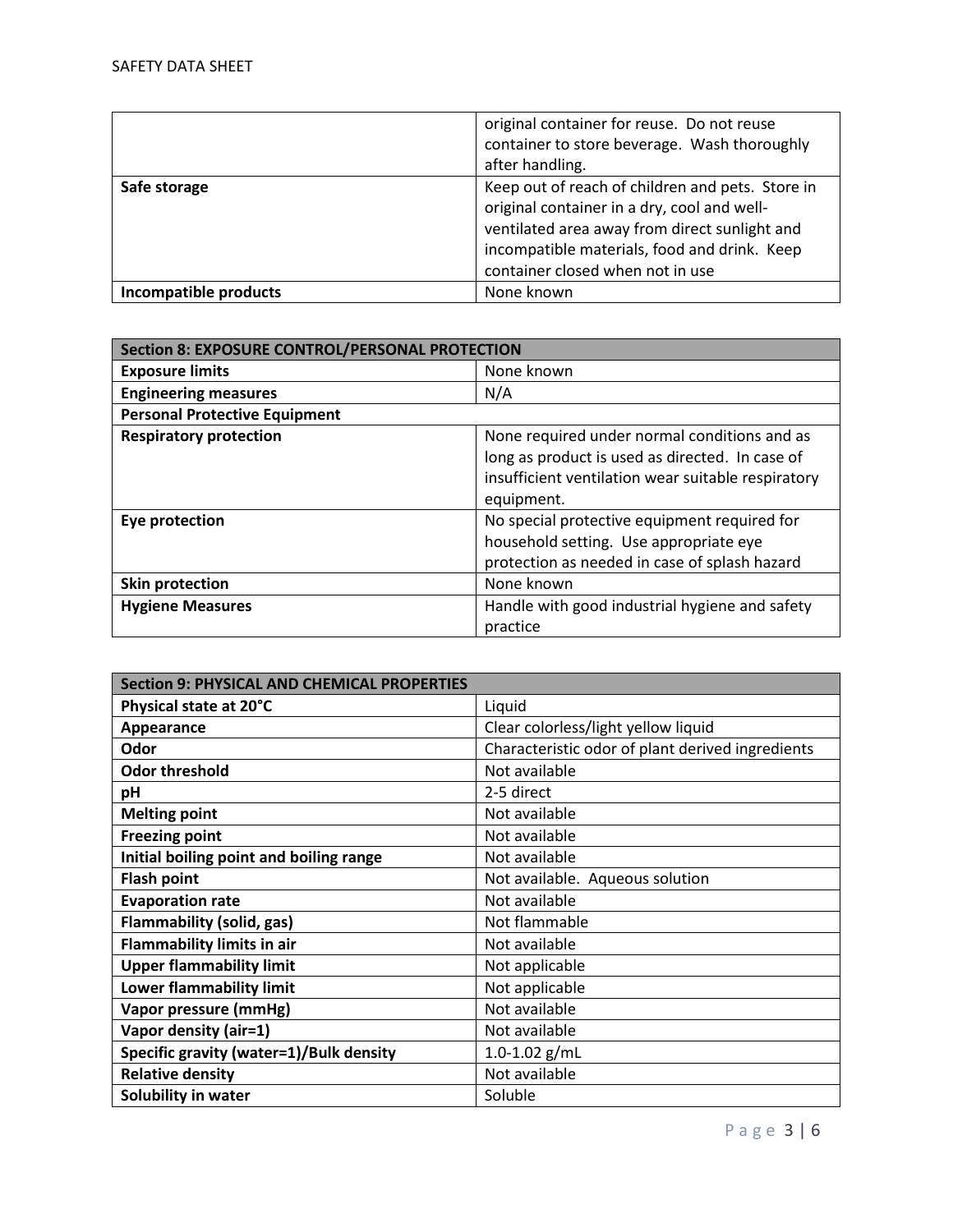| Solubility in other solvents           | Not available                              |
|----------------------------------------|--------------------------------------------|
| Partition coefficient: n-octanol/water | Not available                              |
| <b>Autoignition temperature</b>        | Not available                              |
| <b>Decomposition temperature</b>       | Not available                              |
| <b>Viscosity (cPs)</b>                 | 0                                          |
| VOC content (%)                        | Product complies with US state and federal |
|                                        | regulations for VOC content in consumer    |
|                                        | products                                   |

| <b>Section 10: STABILITY AND REACTIVITY</b> |                                                   |  |
|---------------------------------------------|---------------------------------------------------|--|
| Reactivity                                  | None under normal use conditions                  |  |
| <b>Chemical stability</b>                   | Stable under normal conditions of use and         |  |
|                                             | storage                                           |  |
| <b>Hazardous reactions</b>                  | None known                                        |  |
| <b>Conditions to avoid</b>                  | None under normal processing                      |  |
| <b>Material to avoid</b>                    | None in particular                                |  |
| <b>Incompatible materials</b>               | Should not mix with other household chemicals,    |  |
|                                             | acids, strong oxidizers or reducing agents unless |  |
|                                             | specifically provided for in the use directions.  |  |
| <b>Hazardous decomposition products</b>     | None known                                        |  |

| <b>Section 11: TOXICOLOGICAL INFORMATION</b>                             |                                     |  |
|--------------------------------------------------------------------------|-------------------------------------|--|
| <b>Potential routes of exposure:</b>                                     |                                     |  |
| <b>Inhalation</b>                                                        | No known effect                     |  |
| <b>Skin contact</b>                                                      | May irritate skin                   |  |
| Ingestion                                                                | No known effect                     |  |
| Eye contact                                                              | Causes serious eye irritation       |  |
| Delayed, immediate, or chronic effects from short and long-term exposure |                                     |  |
| <b>Acute toxicity</b>                                                    | No known effect                     |  |
| <b>Skin corrosion/irritation</b>                                         | May irritate skin                   |  |
| Serious eye damage/eye irritation                                        | Causes serious eye irritation       |  |
| <b>Skin sensitization</b>                                                | No known effect                     |  |
| <b>Respiratory sensitization</b>                                         | No known effect                     |  |
| <b>Germ cell mutagenicity</b>                                            | Not classified based on ingredients |  |
| <b>Neurological effects</b>                                              | No known effect                     |  |
| <b>Reproductive toxicity</b>                                             | No known effect                     |  |
| <b>Developmental toxicity</b>                                            | No known effect                     |  |
| <b>Teratogenicity</b>                                                    | No known effect                     |  |
| <b>STOT-single exposure</b>                                              | No known effect                     |  |
| <b>STOT-repeated exposure</b>                                            | No known effect                     |  |
| <b>Target organ effects</b>                                              | No known effect                     |  |
| <b>Aspiration hazard</b>                                                 | No known effect                     |  |
| Carcinogenicity                                                          | No known effect                     |  |

**Components information:**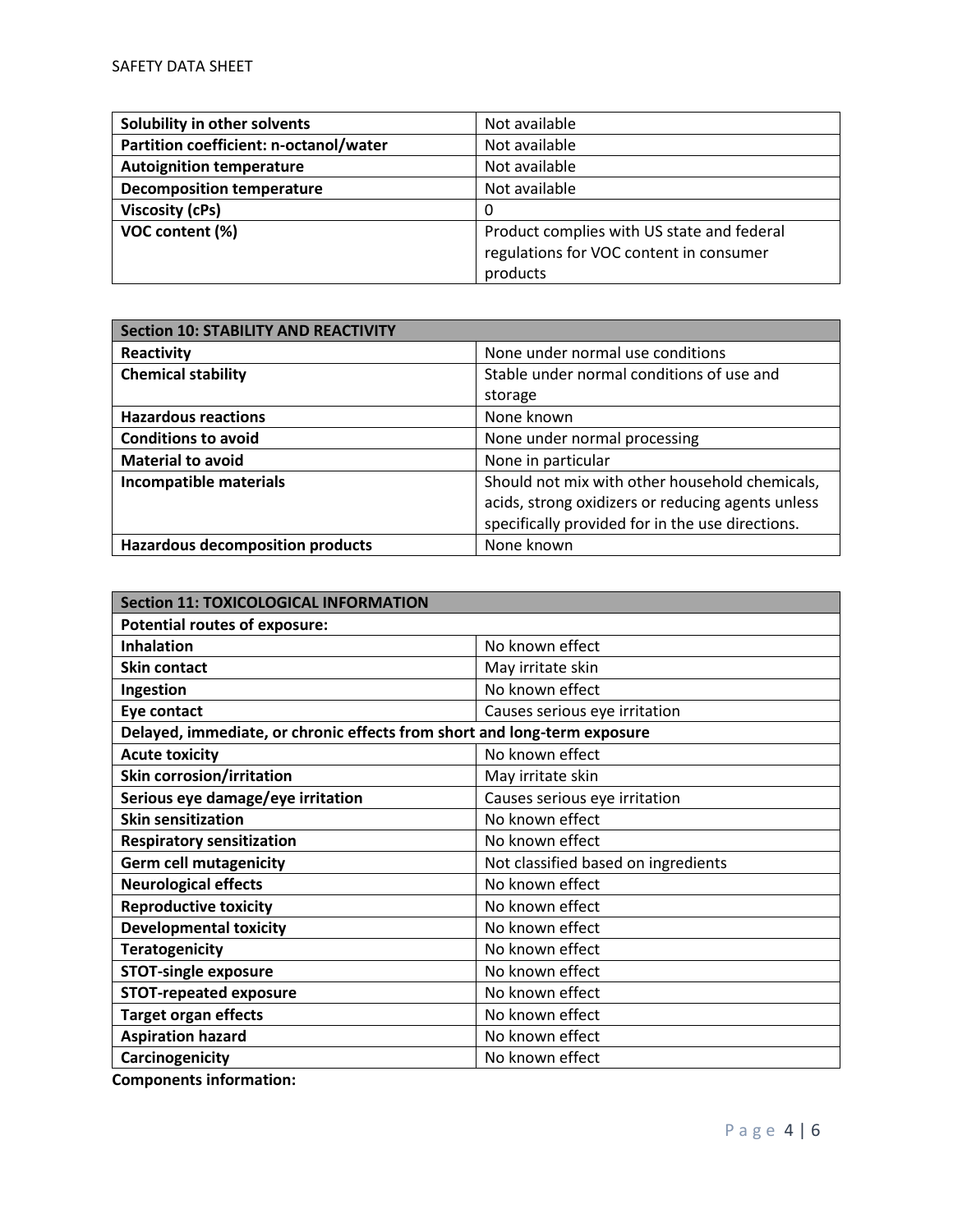| <b>Chemical names</b>  | CAS#       | $LD_{50}$ Oral              | $LD_{50}$ Dermal | <b>LC50 Inhalation</b> |
|------------------------|------------|-----------------------------|------------------|------------------------|
| Citric acid            | 77-92-9    | 5040 mg/kg, oral<br>[mouse] | Not available    | Not available          |
| Ethoxylated<br>alcohol | 68439-50-9 | Not available               | Not available    | Not available          |

| Section 12: ECOLOGICAL INFORMATION                              |                                             |  |
|-----------------------------------------------------------------|---------------------------------------------|--|
| This product is not expected to be hazardous to the environment |                                             |  |
| <b>Ecotoxicity</b>                                              | Not available                               |  |
| <b>Persistence and degradability</b>                            | Biodegradable based on ethoxylated alcohol, |  |
|                                                                 | citric acid.                                |  |
| <b>Bioaccumulative potential</b>                                | No information available                    |  |
| <b>Mobility in soil</b>                                         | No information available                    |  |
| Other adverse effects, environmental fate                       | No adverse effects expected                 |  |

| <b>Section 13: DISPOSAL CONSIDERATIONS</b>                   |                                                                                                                                                                 |  |
|--------------------------------------------------------------|-----------------------------------------------------------------------------------------------------------------------------------------------------------------|--|
| <b>Waste from unused products</b>                            | Disposal must be in compliance with applicable<br>local, state, provincial and federal laws and<br>regulations. Do not contaminate stormwater<br>run-off areas. |  |
| <b>Contaminated packaging</b>                                | Disposal should be in accordance with applicable<br>regional, national and local laws and regulations                                                           |  |
| California Hazardous waste codes (non-<br>household setting) | 561                                                                                                                                                             |  |
| <b>Connecticut Hazardous Waste Code</b>                      | CT04                                                                                                                                                            |  |
| <b>Washington Hazardous Waste Code</b>                       | <b>WT02</b>                                                                                                                                                     |  |
| <b>Empty packaging</b>                                       | Offer clean container for recycling.<br>Empty &<br>Replace cap                                                                                                  |  |

| <b>Section 14: TRANSPORT INFORMATION</b> |               |
|------------------------------------------|---------------|
| U.S. DOT                                 | Not regulated |
| <b>IMDG</b>                              | Not regulated |
| <b>IATA</b>                              | Not regulated |
| <b>Canadian TDG</b>                      | Not regulated |

| <b>Section 15: REGULATORY INFORMATION</b>  |                                                |
|--------------------------------------------|------------------------------------------------|
| U.S.                                       |                                                |
| <b>Toxic Substances control Act (TSCA)</b> | This product complies with the U.S. Toxic      |
|                                            | Substances Control Act Section 8(b) Inventory. |
|                                            | All components are listed or exempted.         |
| <b>California Prop 65</b>                  | This product is not subject to the labeling    |
|                                            | requirements of California's Proposition 65    |
| <b>California Air Resources Board</b>      | Meets CARB requirements for consumer products  |